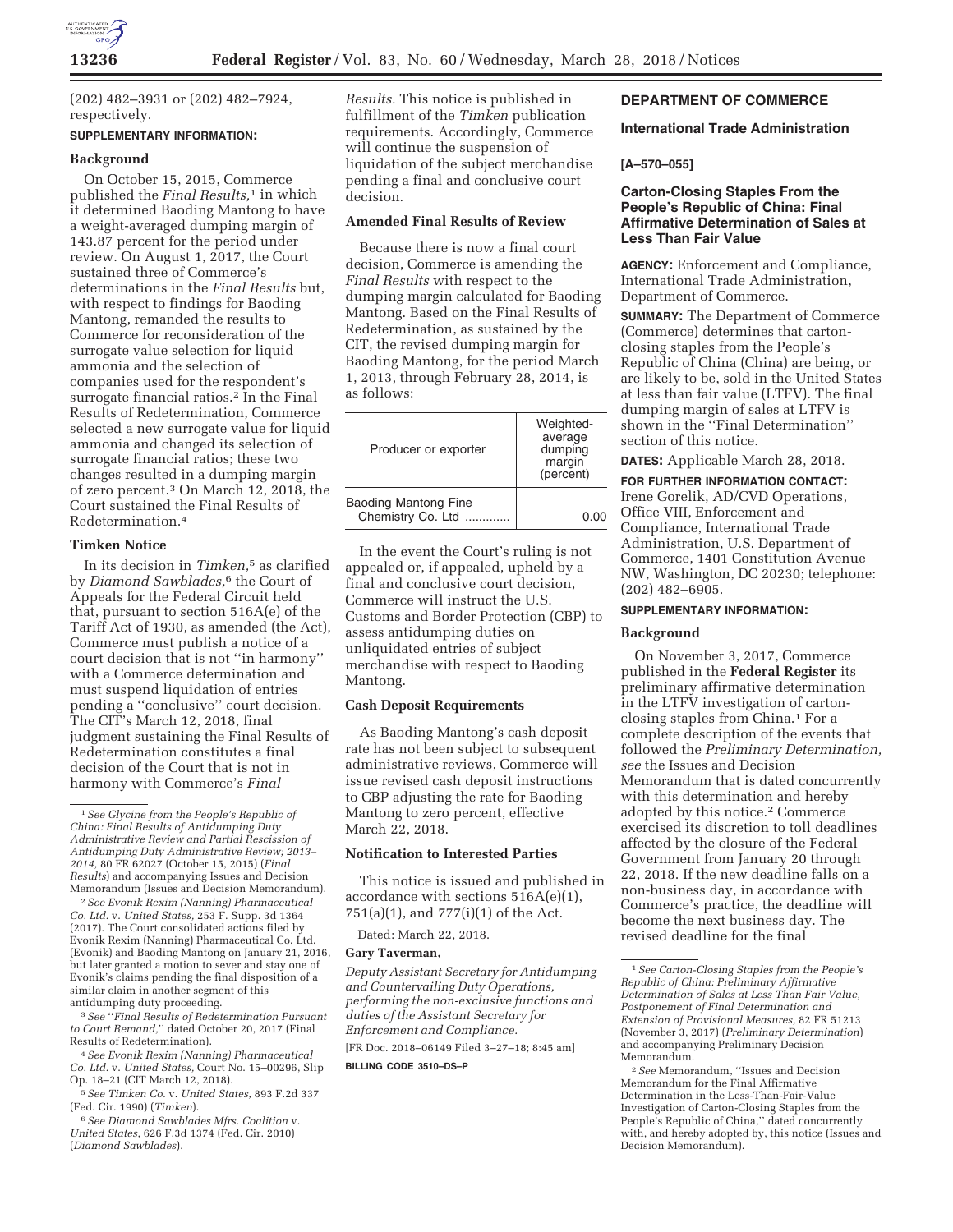determination of this investigation is now March 21, 2018.3

A summary of the events that occurred since Commerce published the *Preliminary Determination,* as well as a full discussion of the issues raised by parties for this final determination, may be found in the Issues and Decision Memorandum. The Issues and Decision Memorandum is a public document and is on file electronically via Enforcement and Compliance's Antidumping and Countervailing Duty Centralized Electronic Service System (ACCESS). ACCESS is available to registered users at *http://access.trade.gov,* and is available to all parties in the Central Records Unit, Room B8024 of the main Department of Commerce building. In addition, a complete version of the Issues and Decision Memorandum can be accessed directly at *http:// enforcement.trade.gov/frn/.* The signed Issues and Decision Memorandum and the electronic version are identical in content.

## **Period of Investigation**

The period of investigation (POI) is July 1, 2016, through December 31, 2016.

### **Scope of the Investigation 4**

The products covered by this investigation are carton-closing staples from China. For a full description of the scope of this investigation, *see* the ''Scope of the Investigation,'' in Appendix I of this notice. The scope in Appendix I reflects the final scope language.

# **Analysis of Comments Received**

All issues raised in the case and rebuttal briefs that were submitted by parties in this investigation are addressed in the Issues and Decision Memorandum accompanying this

notice, which is hereby adopted by this notice. A list of the issues addressed in the Issues and Decision Memorandum is attached to this notice at Appendix II.

For the final determination, Commerce continues to rely upon facts otherwise available, with adverse inferences based on adverse facts available (AFA), for the China-wide entity, including Zhejiang Best Nail Industrial Co., Ltd. (Best Nail), pursuant to sections 776(a)–(b) of the Tariff Act of 1930, as amended (the Act). Furthermore, as discussed in the Issues and Decision Memorandum, Commerce continues to find, pursuant to sections  $771(33)(A)$  and  $(F)$  of the Act, that the mandatory respondent, Shanghai Yueda Nails Co., Ltd., is affiliated with Qiushan Printing Machinery Co., Ltd., Fastnail Products Limited, and Wuhan FOPO Trading Co., Ltd., and that these companies should be treated as a single entity pursuant 19 CFR 351.401(f), hereinafter referred to as Yueda Group. However, for the final determination, we find that another company, China Dinghao Co., Limited (Dinghao), is affiliated within the meaning of section 771(33)(G) of the Act, and should, in accordance with 19 CFR 351.401(f)(2)(iii), also be treated as part of this single entity, pursuant to our verification of the Yueda Group. Based on Commerce's verification of the Yueda Group, we continue to find it entitled to a separate rate, but determine it appropriate to base Yueda Group's estimated dumping margin on AFA, pursuant to sections 776(a)–(b) of the Act.5

# **China-Wide Entity**

For the final determination, we continue to find, in accordance with section 776(a) of the Act, that the Chinawide entity, which includes certain Chinese exporters and/or producers 6 that did not respond to Commerce's requests for information, failed to provide necessary information, failed to provide information in a timely manner, and significantly impeded this proceeding by not submitting the requested information. We also continue to find, in accordance with section 776(b) of the Act, that the China-wide entity failed to cooperate. As a result, we continue to assign to the China-wide

entity a dumping margin on the basis of AFA.

In selecting the AFA rate for Yueda Group and the China-wide entity, Commerce's practice is to select a rate that is sufficiently adverse to ensure that the uncooperative party does not obtain a more favorable result by failing to cooperate than if it had fully cooperated.7 Specifically, it is Commerce's practice to select, as an AFA rate, the higher of: (a) The highest dumping margin alleged in the petition; or (b) the highest calculated dumping margin of any respondent in the investigation.8 As there are no respondents for which we are calculating a separate dumping margin for the final determination, we relied upon the rates found in the Petition, which is the only information regarding the carton-closing staples industry reasonably at Commerce's disposal to determine a rate that is sufficiently adverse to induce cooperation.9 Thus, as AFA, Commerce assigned to Yueda Group and the China-wide entity the rate of 263.40 percent, which is the highest dumping margin alleged in the Petition.10 For the final determination, because there were no margins calculated for the mandatory respondents, to corroborate the 263.40 percent margin used as AFA for Yueda Group and the China-wide entity, to the extent appropriate information was available, we are affirming our preinitiation analysis of the adequacy and accuracy of the information in the

8*See Silicon Metal from Australia: Affirmative Final Determination of Sales at Less Than Fair Value and Final Affirmative Determination of Critical Circumstances in Part,* 83 FR 9839 (March 8, 2018) and accompanying Issues and Decision Memorandum at Comment 1.

9*See, e.g., Certain Hardwood Plywood Products from the People's Republic of China: Preliminary Affirmative Determination of Sales at Less Than Fair Value, Preliminary Affirmative Determination of Critical Circumstances, in Part,* 82 FR 28629 (June 23, 2017) and accompanying Preliminary Decision Memorandum at pages 31–32 (revised in *Certain Hardwood Plywood Products from the People's Republic of China: Final Determination of Sales at Less Than Fair Value, and Final Affirmative Determination of Critical Circumstances, in Part,* 82 FR 53460 (November 16, 2017) because Commerce calculated a higher rate than the highest Petition rate to apply as the AFA rate)).

10*See* Petition for the Imposition of Antidumping Duties on Imports of Carton-Closing Staples from the People's Republic of China, dated March 31, 2017 (Petition), and Petitioner's Supplemental Questionnaire Response, dated April 6, 2017 (Petition Supplemental Response), at 19–20 and Exhibit II–SQ–9.

<sup>3</sup>*See* Memorandum for The Record from Christian Marsh, Deputy Assistant Secretary for Enforcement and Compliance, performing the nonexclusive functions and duties of the Assistant Secretary for Enforcement and Compliance, ''Deadlines Affected by the Shutdown of the Federal Government'' (Tolling Memorandum), dated January 23, 2018. All deadlines in this segment of the proceeding have been extended by 3 days.

<sup>4</sup>Commerce has made no changes to the scope of the investigation as published in the *Preliminary Determination.* Further, no interested party commented on our preliminary scope determination that the mattress boxspring staples imported by Vertex Fasteners, a division of Leggett & Platt, Incorporated, are not covered by the scope of the investigation. *See Preliminary Determination*  and accompanying Preliminary Decision Memorandum at pages 3–4. Accordingly, our determination remains unchanged and we continue to find that Vertex Fasteners' mattress boxspring staples, as described in the *Preliminary Determination,* are not covered by the scope of this investigation.

<sup>5</sup>*See* Issues and Decision Memorandum for further discussion.

<sup>6</sup>The China-wide entity includes Best Nail and 20 Chinese exporters and/or producers that failed to respond to our Quantity and Value Questionnaire. *See Preliminary Determination,* 82 FR at 51214 and accompanying Preliminary Decision Memorandum at 14, footnote 86.

<sup>7</sup>*See* Statement of Administrative Action accompanying the Uruguay Round Agreements Act, H.R. Rep. No. 103–316 at 870 (1994) (H.R. Rep 103– 316), reprinted in 1994 U.S.C.A.A.N.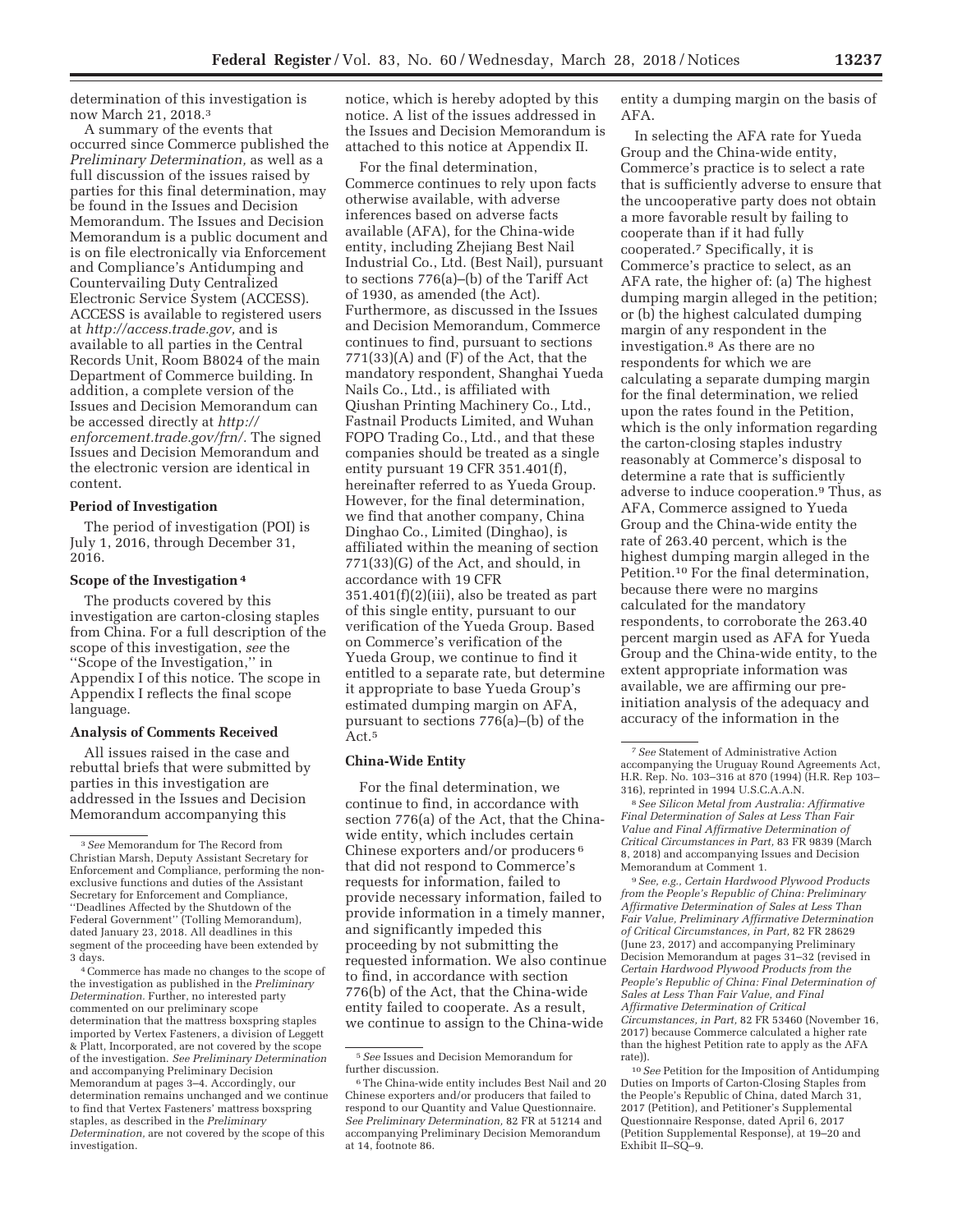Petition.11 Accordingly, we find that the rate of 263.40 percent is corroborated within the meaning of section 776(c) of the Act.

## **Separate Rates**

For the final determination, we continue to find that Hangzhou Huayu Machinery Co., Ltd. and The Stanley Works (Langfang) Fastening Systems Co., Ltd. are entitled to a separate rate, as noted below. In the *Preliminary Determination,* we assigned, as the separate rate, the margin calculated for the single remaining mandatory respondent (Yueda Group), consistent with our practice.<sup>12</sup> However, because we have determined to base Yueda

Group's final dumping margin on AFA, we can no longer rely on Yueda Group's preliminary calculated rate as the separate rate. Therefore, because we are determining Yueda Group's rate and the China-wide rate based on AFA, we are looking to section  $735(c)(5)(A)$ –(B) of the Act for guidance and are, consistent with that provision, using ''any reasonable method'' to determine the rate for exporters that are not being individually examined and found to be entitled to a separate rate, as we did in the *Preliminary Determination.* As ''any reasonable method,'' we find it appropriate to assign the simple average of the Petition rates 13 (*i.e.,* 115.65

percent) to the separate rate applicants not individually examined.14

### **Combination Rates**

In the *Initiation Notice,*15 Commerce stated that it would calculate producer/ exporter combination rates for the respondents that are eligible for a separate rate in this investigation. Policy Bulletin 05.1 describes this practice.16

#### **Final Determination**

Commerce determines that cartonclosing staples from China are being, or is likely to be, sold in the United States at LTFV, and that the following dumping margins exist:

| Producer                                                                                        | Exporter                                                                                                                                            | Estimated<br>dumping<br>margin<br>(percent) |
|-------------------------------------------------------------------------------------------------|-----------------------------------------------------------------------------------------------------------------------------------------------------|---------------------------------------------|
| Yueda Group: 17<br>Shanghai Yueda Nails Co., Ltd., or Qiushan Printing Ma-<br>chinery Co., Ltd. | Yueda Group:<br>Shanghai Yueda Nails Co., Ltd., or Fastnail Products Limited,<br>or Wuhan FOPO Trading Co., Ltd., or China Dinghao Co.,<br>Limited. | 263.40                                      |
| Hangzhou Huayu Machinery Co., Ltd.                                                              | Hangzhou Huayu Machinery Co., Ltd.                                                                                                                  | 115.65                                      |
| The Stanley Works (Langfang) Fastening Systems Co., Ltd.                                        | The Stanley Works (Langfang) Fastening Systems Co., Ltd.                                                                                            | 115.65                                      |
| China-Wide Entity <sup>18</sup>                                                                 |                                                                                                                                                     | 263.40                                      |

# **Disclosure**

Normally, Commerce discloses to interested parties the calculations performed in connection with a final determination within five days of any public announcement or, if there is no public announcement, within five days of the date of publication of the notice of final determination in the **Federal Register**, in accordance with 19 CFR 351.224(b). Because Commerce applied total AFA to the sole individually examined company, Yueda Group, in accordance with section 776 of the Act, and the applied AFA rate is based solely on at rate from the Petition, there are no calculations to disclose for Yueda Group. However, we will disclose the calculation of the simple average of the Petition margins, which we applied to the non-individually examined companies receiving a separate rate (*i.e.,*  115.65 percent), within five days of the date of publication of this notice to parties in this proceeding, in accordance with 19 CFR 351.224(b).

### **Continuation of Suspension of Liquidation**

In accordance with section 735(c)(1)(B) of the Act, we will direct U.S. Customs and Border Protection (CBP) to continue to suspend liquidation of all entries of cartonclosing staples from China, as described in Appendix I of this notice, which are entered, or withdrawn from warehouse, for consumption on or after November 3, 2017, the date of publication in the **Federal Register** of the affirmative *Preliminary Determination.* Pursuant to section 735(c)(1) of the Act, we will instruct CBP to require a cash deposit equal to the margins indicated in the chart above.19 These suspension of

liquidation instructions will remain in effect until further notice.

# **International Trade Commission Notification**

In accordance with section 735(d) of the Act, we intend to notify the International Trade Commission (ITC) of the final affirmative determination of sales at LTFV. As Commerce's final determination is affirmative, in accordance with section 735(b)(2) of the Act, the ITC will determine, within 45 days, whether the domestic industry in the United States is materially injured, or threatened with material injury, by reason of imports of carton-closing staples from China, or sales (or the likelihood of sales) for importation, of carton-closing staples from China. If the ITC determines that such injury does not exist, this proceeding will be terminated, and all securities posted

<sup>11</sup>*See* Issues and Decision Memorandum at pages 23–25, for the discussion regarding corroboration of the AFA rate. *See also* Petition and Petition Supplemental Response, at 19–20 and Exhibit II– SQ–9.

<sup>12</sup>*See Preliminary Determination,* 82 FR at 51214, and accompanying Preliminary Decision Memorandum at 12–13.

<sup>13</sup>*See* Petition and Petition Supplemental Response, at 19–20 and Exhibit II–SQ–9.

<sup>14</sup>*See* Issues and Decision Memorandum at Comment 3. *See also Galvanized Steel Wire from the People's Republic of China: Final Determination of Sales at Less Than Fair Value,* 77 FR 17430, 16432 (March 26, 2012).

<sup>15</sup>*See Initiation Notice,* 82 FR at 19355.

<sup>16</sup>*See* Enforcement and Compliance's Policy Bulletin No. 05.1, regarding, ''Separate-Rates Practice and Application of Combination Rates in Antidumping Investigations involving Non-Market Economy Countries,'' (April 5, 2005) (Policy Bulletin 05.1), available on Commerce's website at *http://enforcement.trade.gov/policy/bull05-1.pdf.* 

<sup>17</sup>Commerce determines that Shanghai Yueda Nails Co., Ltd., Qiushan Printing Machinery Co., Ltd., China Dinghao Co., Limited, Fastnail Products Limited, and Wuhan FOPO Trading Co., Ltd., are affiliated pursuant to sections 771(33)(A) and (F) of the Act and should be treated as a single entity pursuant to 19 CFR 351.401(f). *See* Issues and Decision Memorandum at 2–5.

<sup>18</sup>As discussed in the *Preliminary Determination,*  Best Nail, a mandatory respondent in this investigation, and certain non-responsive Chinese companies did not demonstrate that they were entitled to a separate rate. Accordingly, we continue to consider Best Nail and these companies to be part of the China-wide entity. *See Preliminary Decision Memorandum* at 14, footnote 86.

<sup>19</sup>*See Modification of Regulations Regarding the Practice of Accepting Bonds During the Provisional Measures Period in Antidumping and Countervailing Duty Investigations,* 76 FR 61042 (October 3, 2011).